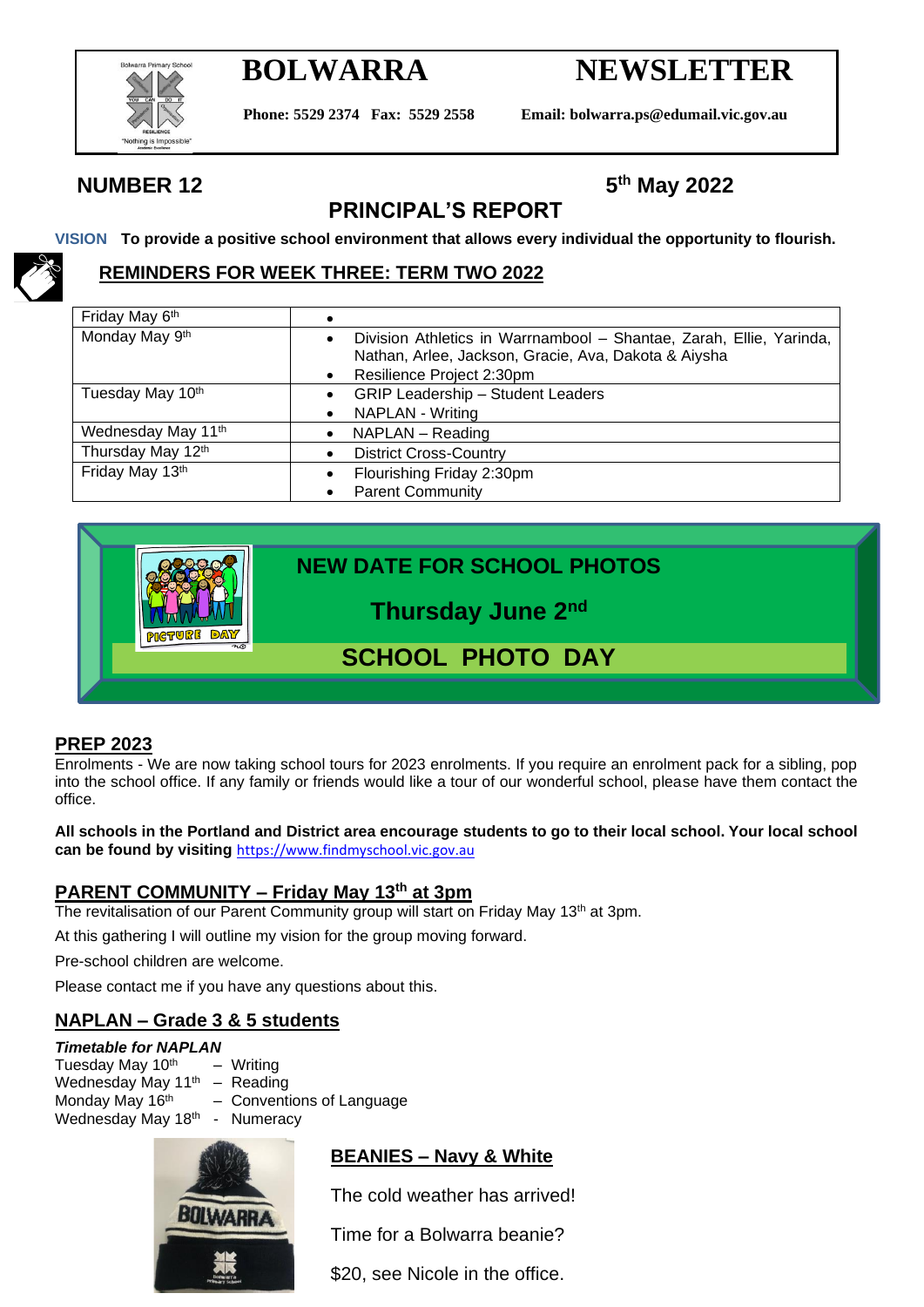## **ADAM VOIGT**

Adam is the Founder and CEO of Real Schools and the author of *['Restoring Teaching: How](https://www.google.com/search?safe=active&rlz=1C1SXXQ_enAU742AU800&q=Restoring+Teaching:+How+Working+Restoratively+Unleashes+the+Teacher+and+School+Leader+Within+You+Adam+Voigt&stick=H4sIAAAAAAAAADWMvQrCMBSFVSh20cHR6eLoEqpIoZubg5O_OMb2kqRJcyVJlb6OTyE-nS3F7Tvf4Zx4OpswwZJEN1Ul0nWy-MfNKi3Lx3Ku84zdiTTjdZDkso49kDXNO9IH9IGcsgJOyHPZQgY7esGVnO5s3_OgnmgaOFuD3Ev0ECT2C3TAbQHHXBIZ2CMvWnNVob2CG9WwLXgFF1IifKLhdzyKBz-7u6BmsgAAAA&sa=X&ved=2ahUKEwjMuobvj8L3AhV28HMBHcxsCkEQmxMoAXoECDwQAw) Working Restoratively [Unleashes the Teacher and School Leader Within You'.](https://www.google.com/search?safe=active&rlz=1C1SXXQ_enAU742AU800&q=Restoring+Teaching:+How+Working+Restoratively+Unleashes+the+Teacher+and+School+Leader+Within+You+Adam+Voigt&stick=H4sIAAAAAAAAADWMvQrCMBSFVSh20cHR6eLoEqpIoZubg5O_OMb2kqRJcyVJlb6OTyE-nS3F7Tvf4Zx4OpswwZJEN1Ul0nWy-MfNKi3Lx3Ku84zdiTTjdZDkso49kDXNO9IH9IGcsgJOyHPZQgY7esGVnO5s3_OgnmgaOFuD3Ev0ECT2C3TAbQHHXBIZ2CMvWnNVob2CG9WwLXgFF1IifKLhdzyKBz-7u6BmsgAAAA&sa=X&ved=2ahUKEwjMuobvj8L3AhV28HMBHcxsCkEQmxMoAXoECDwQAw)* Adam's views on education are aligned very closely with the values we hold dear here at Bolwarra. Below is a brief article Adam sent out via his weekly e-amil newsletter last week. Hopefully you will find it interesting.

#### *Before we had values*

*Did schools espouse and promote their values 30 years ago? I don't think many did.*

*And so, does this mean they weren't places where important character traits such as respect, honesty, responsibility*  and kindness were fostered? Well, I actually think many of us thoroughly developed habits of living such as these at *school.*

*So, what were we seeking to achieve when we formalised these concepts? What was missing when we commenced days of consultation arguing the difference between* **acceptance** *and* **tolerance***? What was actually better about painting our five carefully chosen and voted for values on murals and on plastering them across letterheads?*

*And did our students become more respectful, honest, responsible and kind for the poster they made or the short play they performed about the value of the week?*

*These are actually important questions for Teachers and School Leaders to ponder … and all you really need to do*  right now is ponder them. You don't need answers and you needn't despair all the work that's been done committing *to these corporately inspired aspirations. Just ponder.*

*If your school has spent hours, days and budget on developing values, you likely did no genuine harm at all. So breathe a sigh of relief, ok.*

*But know this - the real work of values installation in students lies in exactly what schools were doing 30 years ago. It wasn't planned or formalised. It wasn't explicitly taught or made a matrix of.*

*The key to respect building is a staff who behaves respectfully. The key to honesty is a staff that tells the truth and*  can admit fault. The key to learning responsibility is being afforded the chance to take it. And the key to kindness is *adult role models who are unwaveringly kind in all that they say and do.*

*If your values really matter, they aren't on a brochure. They are behavioural trademarks of you and your staff.*

*So, one more question for you. Are they?*

*Keep fighting that good fight,*

Adam

### **EXTRA-CURRICULA TERM 2 DATES 2022**

| May  | Friday    |                  | ୫ <sup>th</sup> —POSPONED- | Division Athletics in Warrnambool                 |
|------|-----------|------------------|----------------------------|---------------------------------------------------|
|      | Monday    | gth              | ٠                          | Division Athletics in Warrnambool                 |
|      | Tuesday   | 10 <sup>th</sup> |                            | <b>GRIP Leadership in Mt Gambier</b>              |
|      |           |                  |                            | NAPLAN - Writing                                  |
|      | Wednesday | 11 <sup>th</sup> | ٠.                         | NAPLAN - Reading                                  |
|      | Thursday  | 12 <sup>th</sup> | ۰.                         | District Cross-Country am                         |
|      | Monday    | 16 <sup>th</sup> | ۰.                         | NAPLAN - Conventions of Language                  |
|      | Wednesday | 18 <sup>th</sup> | ۰                          | NAPLAN - Numeracy                                 |
|      | Monday    | 23 <sup>rd</sup> | ٠.                         | <b>Division Cross-Country</b>                     |
|      | Wednesday | 25 <sup>th</sup> | ٠                          | School Council 7pm                                |
| June | Wednesday | 1 <sup>st</sup>  |                            | <b>District Winter Series</b>                     |
|      | Thursday  | 2 <sub>nd</sub>  |                            | <b>School Photos</b>                              |
|      | Thursday  | gth              | ۰.                         | <b>Report Writing Day (Pupil Free Day)</b>        |
|      | Friday    | 10 <sup>th</sup> | ٠                          | <b>Professional Practice Day (Pupil Free Day)</b> |
|      | Monday    | 13 <sup>th</sup> | ٠                          | <b>Queen's Birthday Holiday</b>                   |
|      | Friday    | 24 <sup>th</sup> |                            | <b>Last Day of Term 2</b>                         |

*LEE GIBBONS……………….PRINCIPAL*

**HAPPY BIRTHDAY** to Carter Hodgins (6) and Jessie McCluskey (12) who will both celebrate their birthday on Monday; and Lilly Curran who turns 6 on Tuesday.

**BOOKCLUB ISSUE 3** orders are due back at school next Friday, 13<sup>th</sup> May.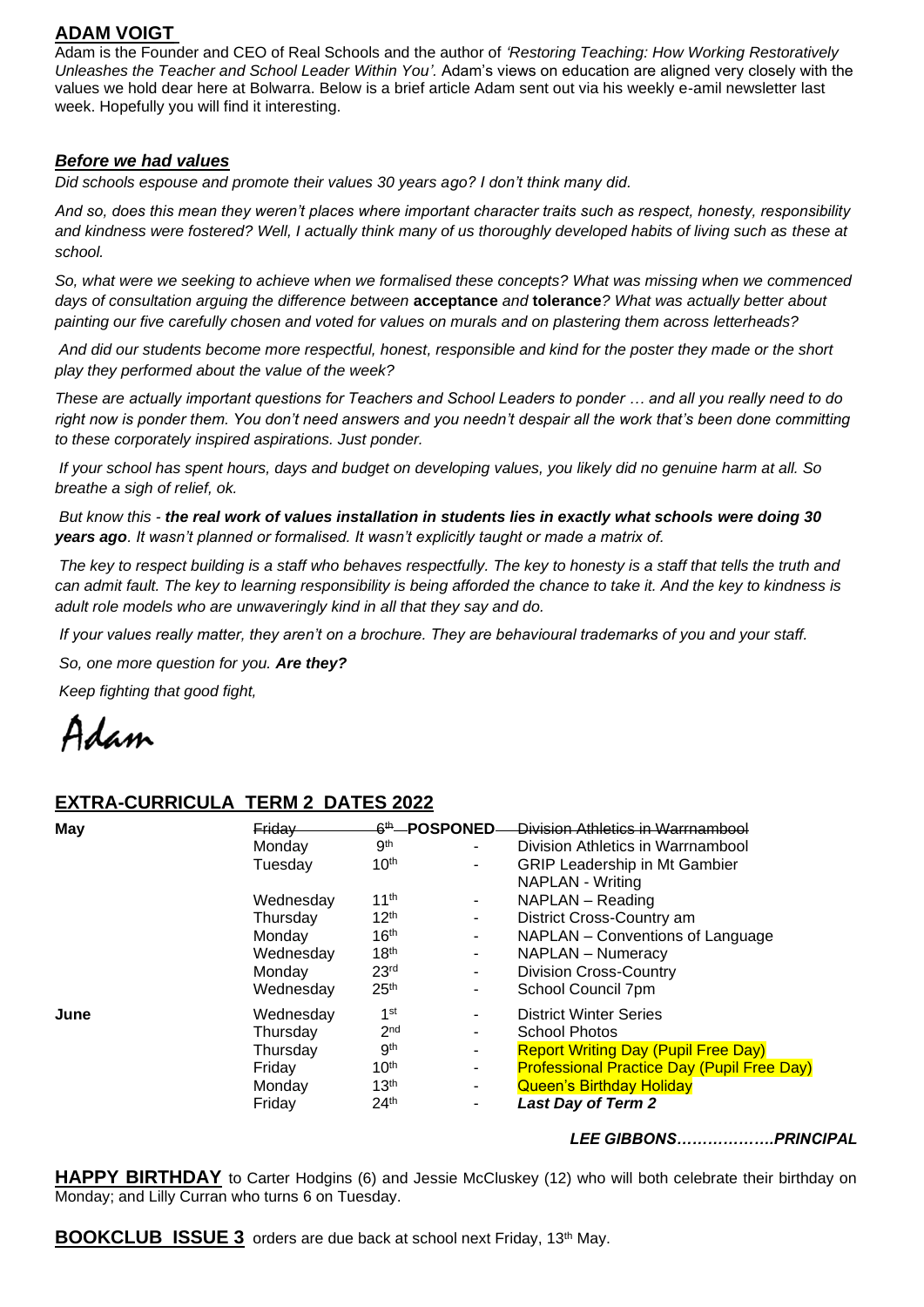# **FREEZER FOOD BANK**

Our school can now provide our families with professionally prepared frozen meals. Our friends at the Baptist Church are supplying meals and soups in co-operation with the One Legged Seagull. We are very grateful for this support.

These meals and soups are primarily for any of our families going through difficult times such as illness, bereavement or unexpected stresses or interruptions. Please contact Nicole during school hours to arrange pick up times. Each freezer meal will serve two adults so extras are readily available for the whole family.

Depending on availability, families can access meals even if not in difficulty for a donation towards freezer costs. Again, please be in touch with Nicole.



# **MOTHER"S DAY STALL**

Any children who missed the stall today will still have a chance to purchase something for their mum tomorrow

Friday, between 2.00pm and 3.30pm. Andreena and Kate will be holding the stall in the library.

Mums/Dads are most welcome to come along and have a look/purchase a gift for their child to give mum on Sunday.